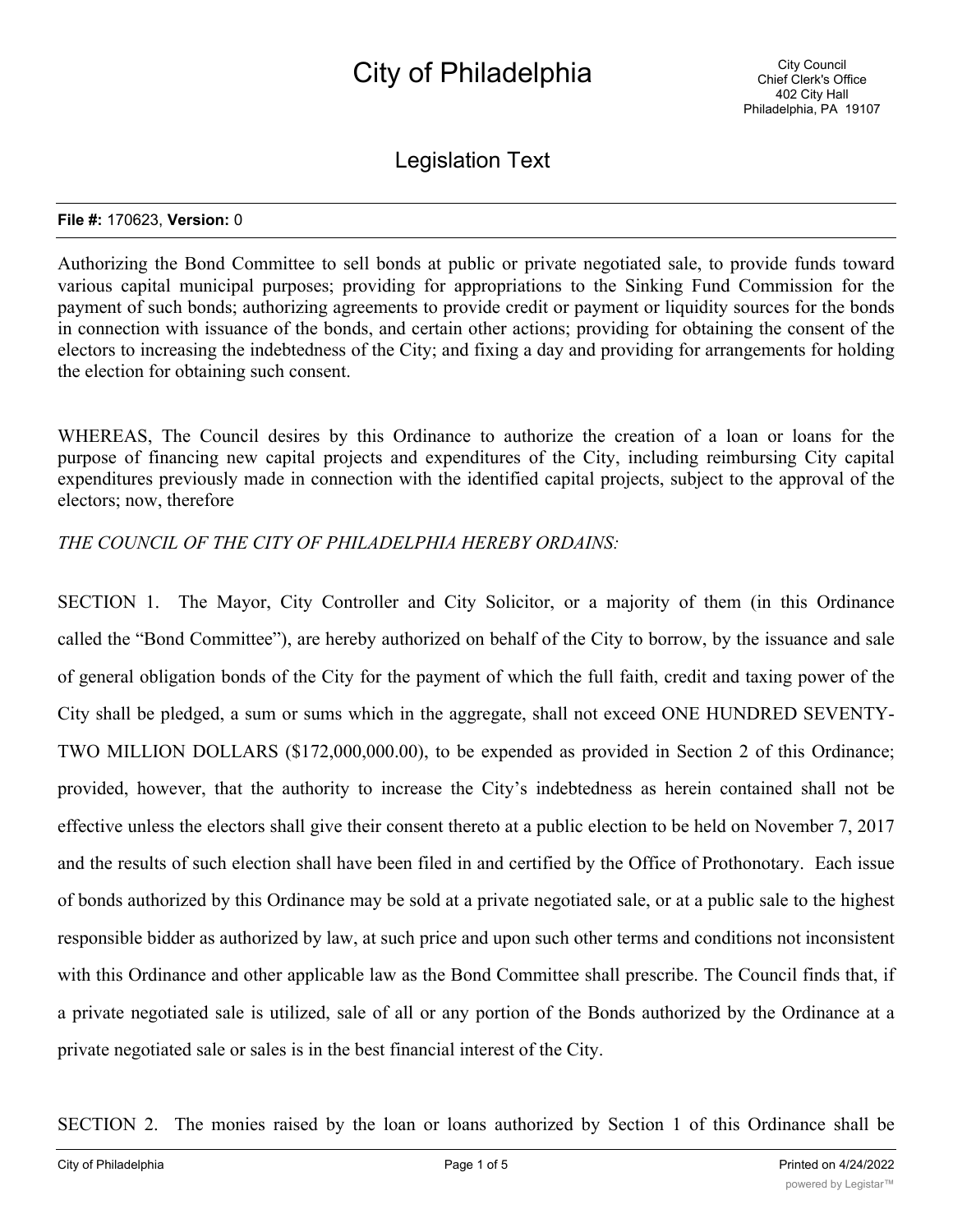## **File #:** 170623, **Version:** 0

used as authorized by the Act of June 15, 1915, P.L. 846, Section 1 (53 P.S. §15782) to provide capital funds for and toward the acquisition of interests in real estate, property and equipment and the extension, construction and improvement of facilities and other capital expenditures, including reimbursement of City capital expenditures, for the following purposes, and in amounts not to exceed, as follows:

| Transit                                   | 4,767,309    |
|-------------------------------------------|--------------|
| <b>Streets and Sanitation</b>             | 23,997,918   |
| Municipal Buildings                       | 95,666,840   |
| Parks, Recreation and Museums             | 32, 325, 872 |
| <b>Economic and Community Development</b> | 15,242,061   |
| Total                                     | 172,000,000  |

Provided that, with the approval of Council, so much of the total loan or loans as it may not be practical, advisable or desirable to use for any of the forgoing purposes may be used for any of the other purposes listed.

SECTION 3. The date of each issue of bonds authorized under this Ordinance, the determination whether to issue such bonds in different series, the maturities of such bonds or series of bonds, the provision for payments into the sinking fund created by Section 4 hereof, which payments must be in equal or graded annual or other periodic installments, commencing as to at least one series on a date not more than one and one-half (1 -1/2) years from the date of such bonds, and the other terms, conditions, provisions and details thereof, within the requirements and limitations of this Ordinance, shall be determined by the Bond Committee, or as applicable, may be specified in the purchase proposal of the successful bidder or bidders for the bonds responsive to specifications of the bidding. The bonds of each issue shall be in denominations of five thousand dollars (\$5,000) or any whole multiple thereof, and shall be in such form (including book entry securities) or combination of forms as the Bond Committee shall determine.

The bonds shall bear interest from the date thereof at prescribed rates, including variable rates (not exceeding any limitation prescribed by law) payable initially on a date not more than nine (9) months from the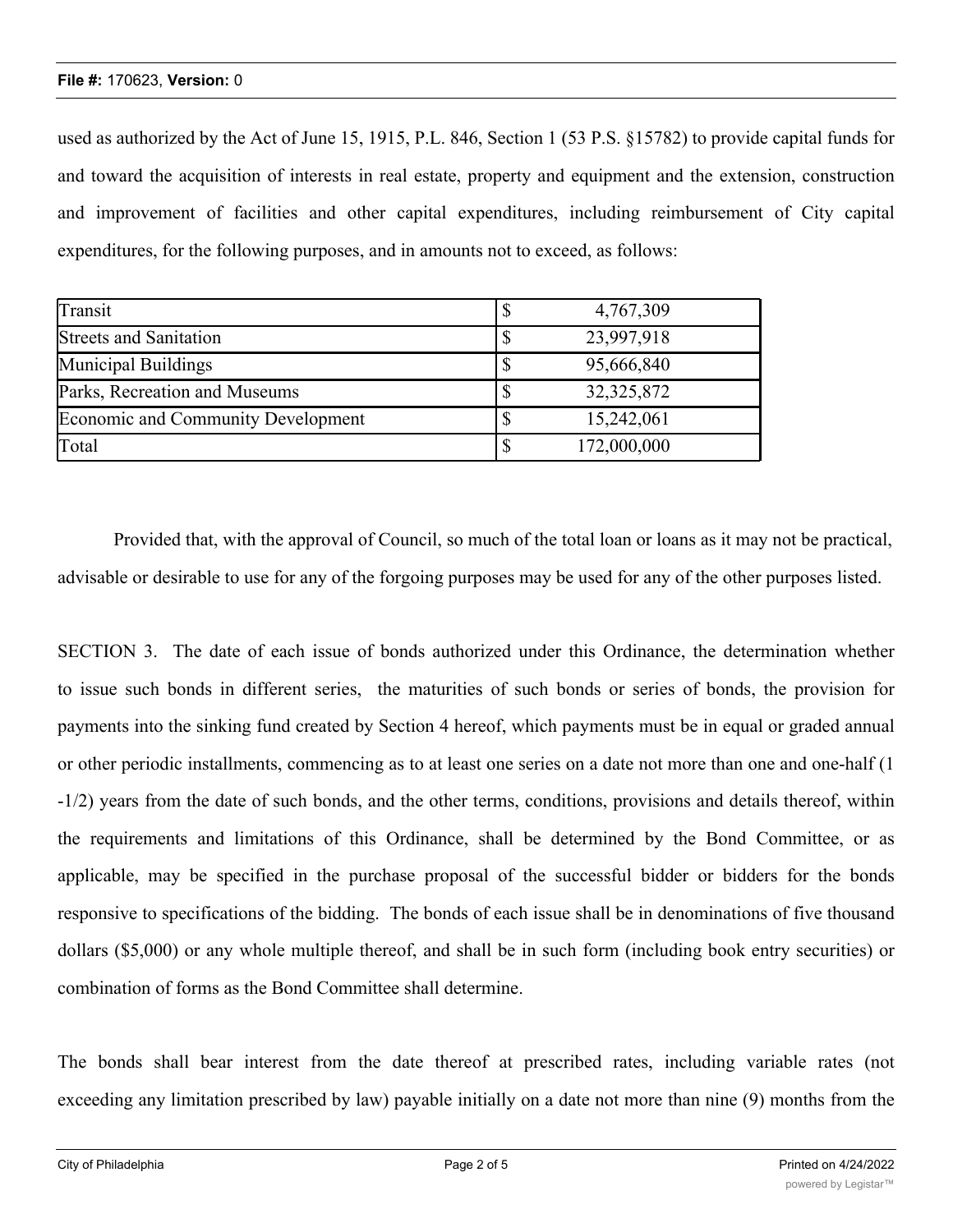## **File #:** 170623, **Version:** 0

date of the bonds and weekly, monthly, quarterly or semi-annually or annually thereafter to maturity or prior edemption, if any; may be subject to redemption prior to maturity at the option of the City, either as a whole or from time to time in part, or be subject to mandatory redemption, on prescribed dates, at prescribed prices, not less than par, and, in respect of partial redemption, by lot or by prescribed order and within orders by lot; and shall be payable as to both principal and interest at the office of the City's Fiscal Agent in the lawful money of the United States. If bonds of any issues shall be subject to redemption prior to maturity, such redemption shall be made only after mailing notice of redemption to the registered owners of bonds at the owner's address on the registry of the Fiscal Agent not less than ten (10) nor more than forty-five (45) days prior to the date fixed for redemption.

SECTION 4. There is hereby created a sinking fund to be administered by the Sinking Fund Commission for the payment of the principal of and interest on the bonds of each issue authorized by this Ordinance. The City covenants that in each year in which such issue of bonds shall be outstanding, there shall be appropriated from the tax and other general revenues of the City to the Sinking Fund Commission for deposit to the credit of each such sinking fund a sum at least equal to the interest on and the principal of such bonds as the same becomes due and payable. The amounts of such appropriations shall be paid over on the respective due dates of required sinking fund payments for such principal and interest. The City also covenants that, in each year the Agreements (defined in Section 5) are outstanding, it shall appropriate from the tax and other revenues of the City sufficient funds to meet its obligations as they become due under the Agreements.

The City covenants that, so long as any bonds issued by virtue of this Ordinance shall remain unpaid, it will make payments out of its sinking fund or any other of its general revenues or funds at such times and in such annual amounts as shall be sufficient for the payment of the interest thereon and the principal thereof when due, and so long as the Agreements are outstanding, it will make payments out of its general revenues or funds at such time and in such amounts as shall be sufficient to pay the City's obligations under the Agreements.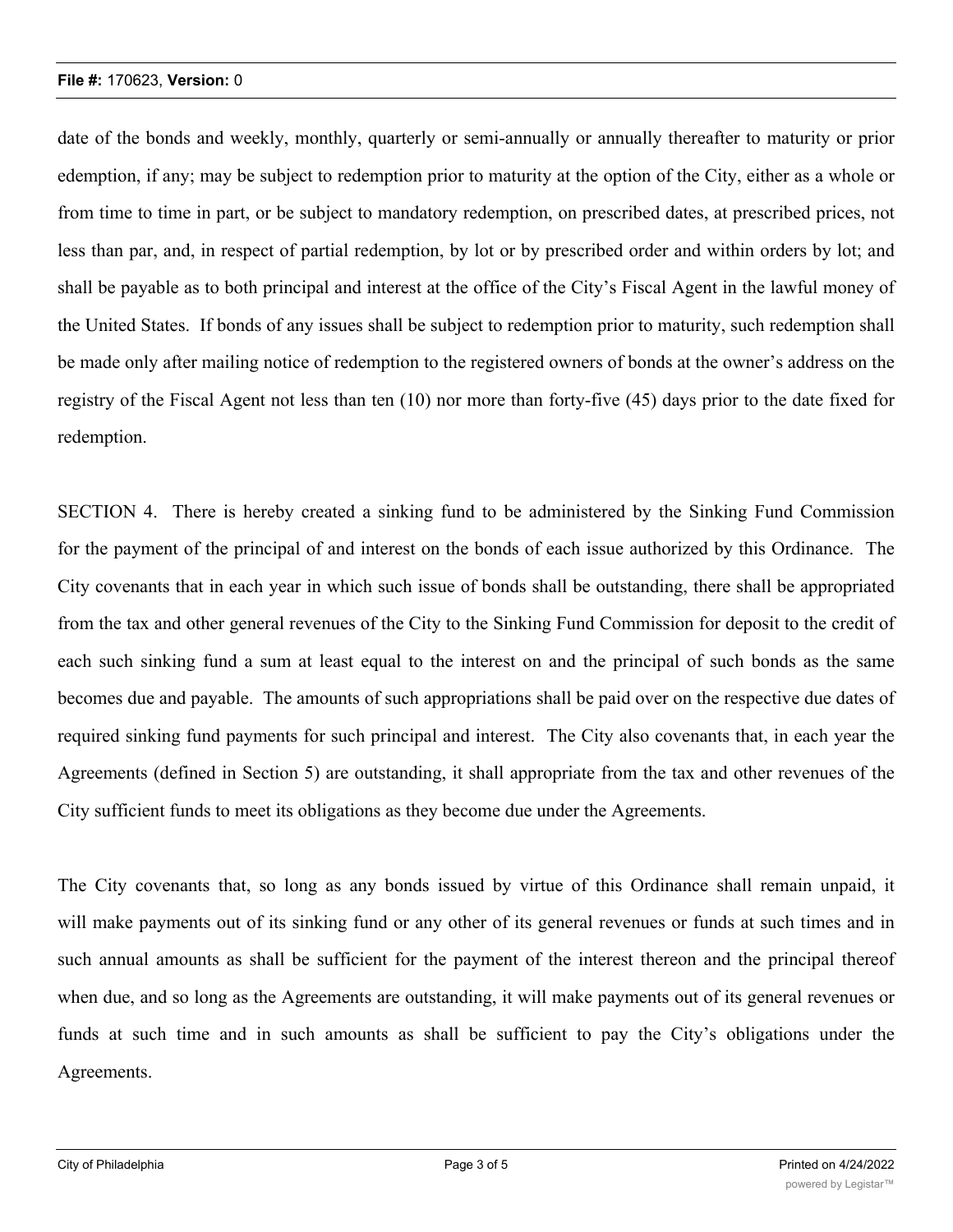SECTION 5. The Bond Committee is authorized on behalf of the City to enter into agreements (the "Agreements") with any bank, insurance company or other appropriate entity providing credit or payment or liquidity sources for the bonds, including, without limitation, letters of credit, lines of credit and insurance in connection with the issuance of the bonds. Such Agreements may provide for payment or acquisition of the bonds if the City does not pay the bonds when due and may provide for repayment to the bank or other institution from the date of such payment or acquisition. The Bond Committee is authorized to take any and all other actions as may be necessary to effect this Ordinance.

SECTION 6. For the purpose of obtaining the consent of the electors to the increase of the City's indebtedness in the sum of ONE HUNDRED SEVENTY-TWO MILLION DOLLARS (\$172,000,000.00), as authorized in Section 1, the Council by its Clerk, shall after the passage of this Ordinance,

(i) promptly transmit to the Board of Elections a certified copy of this Ordinance; and

(ii) give notice by advertisement once a week for three (3) weeks in each of two (2) daily newspapers having a bona fide circulation in Philadelphia of at least thirty thousand (30,000) copies per issue and also in the Legal Intelligencer of an election to be held on Tuesday, November 7, 2017 for the purpose of obtaining such consent. The notice of advertisement shall contain a summary of the provisions of each section of this Ordinance and shall also set forth a certificate of the City Controller as required by the Act of June 25, 1919, P.L. 581, Article XVIII, Section 5, as amended (53 P.S. §12585).

SECTION 7. The proper officers are hereby authorized and directed to prepare and distribute the necessary voting equipment and paraphernalia, and to take such action as may be required for the holding of said election as provided for in the laws of the Commonwealth of Pennsylvania governing the increase of indebtedness of cities of the first class and holding elections thereof. In furtherance thereof, the following question is to be placed on the ballot, to be answered "Yes" or "No":

 $\mathcal{S}_{\mathcal{S}}$  is the City of Philadelphia borrow ONE HUNDRED SEVENTY-TWO MILLION  $\mathcal{S}_{\mathcal{S}}$